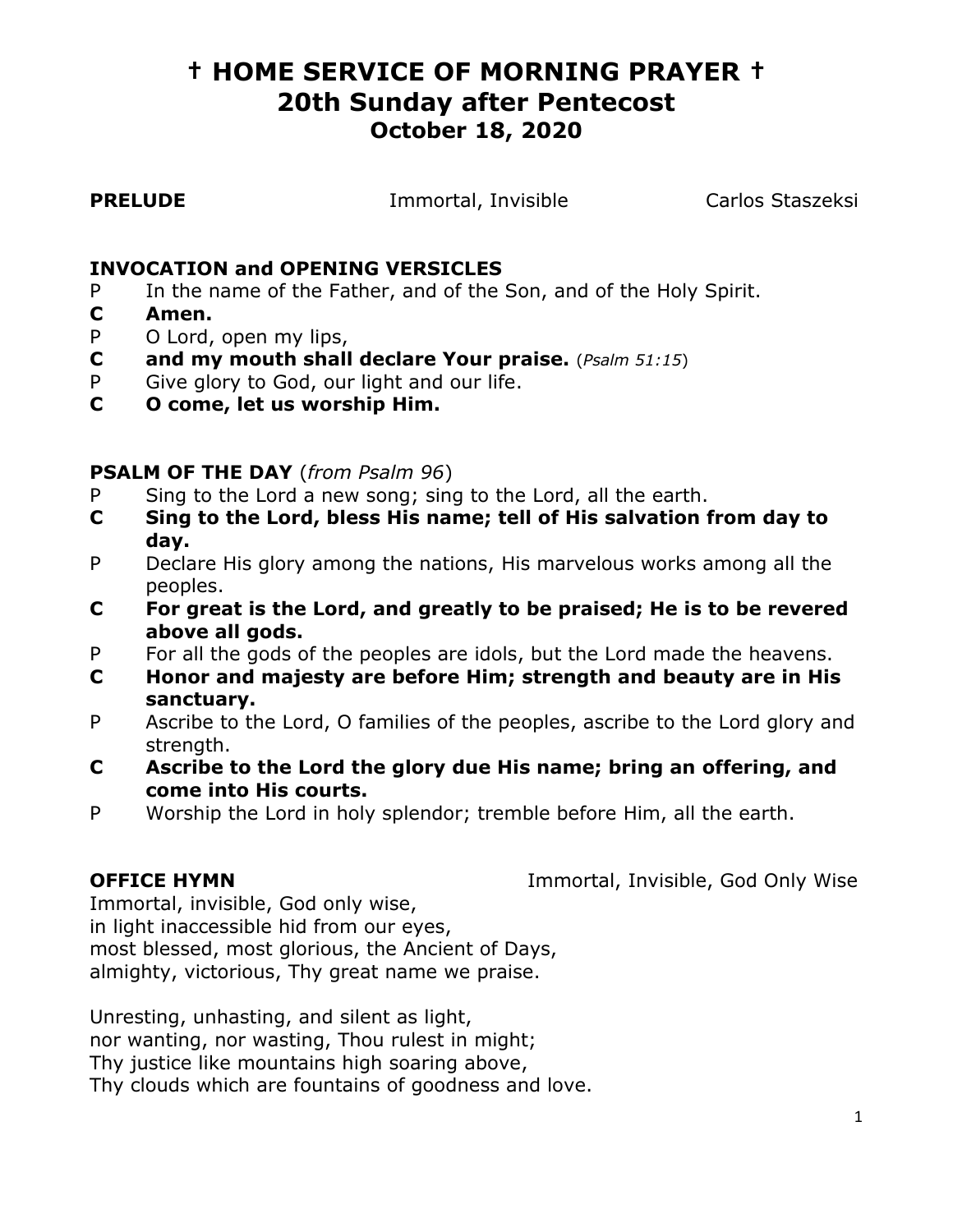To all life Thou givest  $-$  to both great and small  $$ in all life Thou livest, the true Life of all. We blossom and flourish as leaves on the tree and wither and perish  $-$  but naught changes Thee.

Great Father of glory, pure Father of light, Thine angels adore Thee, all veiling their sight. All laud we would render: O help us to see 'tis only the splendor of light that hides Thee.

### **PRAYER OF THE DAY**

- P The Lord be with you.
- **C And also with you.**
- P Let us pray:
- **C Almighty God, You called Your servant Luke to be an evangelist and physician of the soul. As You inspired his Gospel to reveal the love and healing power of Your Son, fill us with the same love and power to heal, and to proclaim Your salvation among the nations; through Jesus Christ, Your Son, our Lord, who lives and reigns with You and the Holy Spirit, one God, now and forever. Amen.**

**EPISTLE** 1 Thessalonians 1:1-10

<sup>1</sup>Paul, Silvanus, and Timothy, To the church of the Thessalonians in God the Father and the Lord Jesus Christ: Grace to you and peace. <sup>2</sup>We always give thanks to God for all of you and mention you in our prayers, constantly <sup>3</sup> remembering before our God and Father your work of faith and labor of love and steadfastness of hope in our Lord Jesus Christ. <sup>4</sup>For we know, brothers and sisters beloved by God, that he has chosen you, <sup>5</sup>because our message of the gospel came to you not in word only, but also in power and in the Holy Spirit and with full conviction; just as you know what kind of persons we proved to be among you for your sake. <sup>6</sup>And you became imitators of us and of the Lord, for in spite of persecution you received the word with joy inspired by the Holy Spirit,  $7$ so that you became an example to all the believers in Macedonia and in Achaia. <sup>8</sup>For the word of the Lord has sounded forth from you not only in Macedonia and Achaia, but in every place your faith in God has become known, so that we have no need to speak about it. <sup>9</sup>For the people of those regions report about us what kind of welcome we had among you, and how you turned to God from idols, to serve a living and true God, <sup>10</sup>and to wait for his Son from heaven, whom he raised from the dead − Jesus, who rescues us from the wrath that is coming. L This is the Word of the Lord.

**C Thanks be to God.**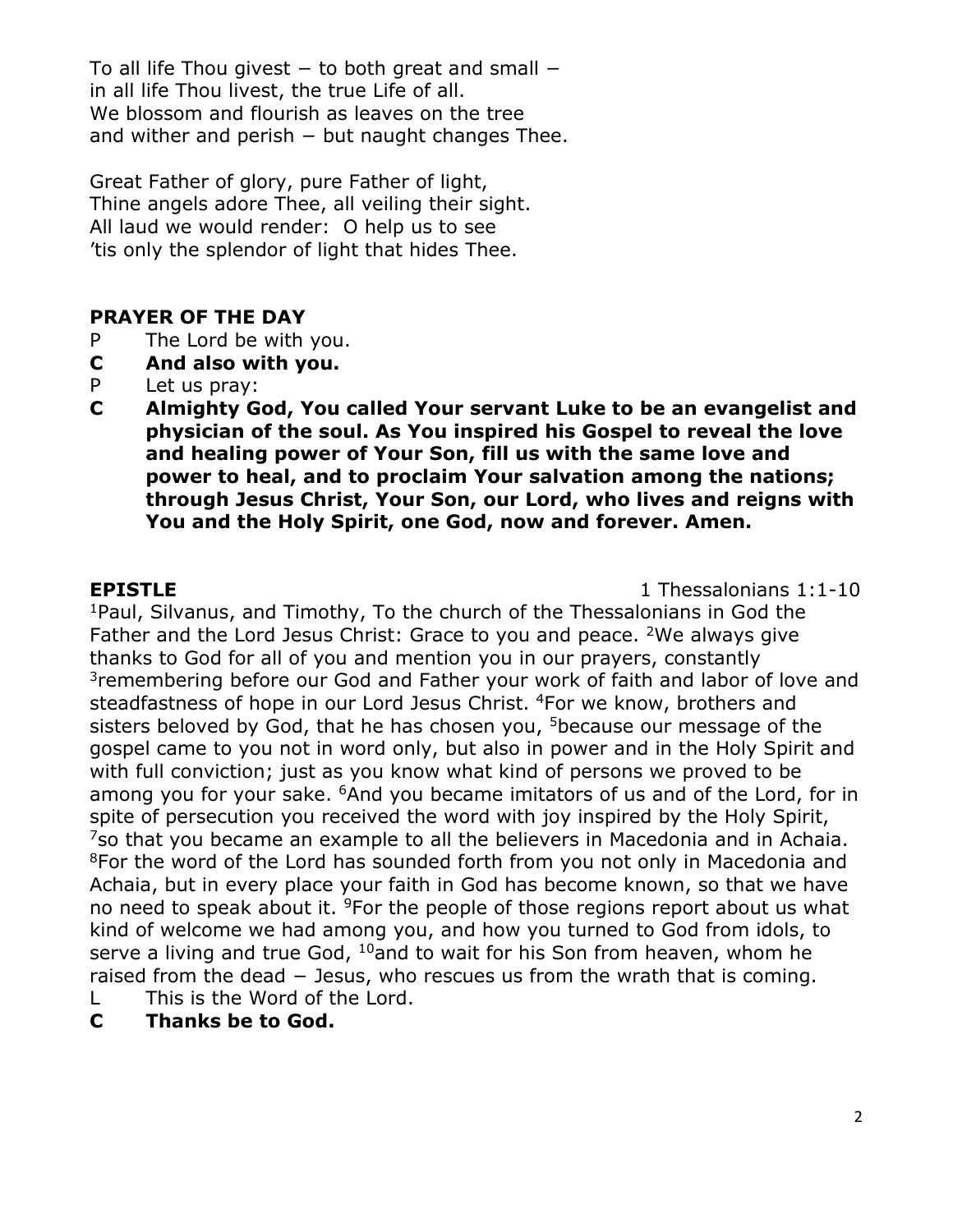#### **VERSICLES**

- P Teach me Your way, O Lord, that I may walk in Your truth;
- **C unite my heart to fear Your name.**
- P I give thanks to You, O Lord my God, with my whole heart,
- **C and I will glorify Your name forever.**

**GOSPEL** Matthew 22:15-22

- P The Holy Gospel according to St. Matthew, the 22nd chapter.
- **C Glory to You, O Lord.**

<sup>15</sup>Then the Pharisees went and plotted to entrap [Jesus] in what he said.  $^{16}$ So they sent their disciples to him, along with the Herodians, saying, "Teacher, we know that you are sincere, and teach the way of God in accordance with truth, and show deference to no one; for you do not regard people with partiality.  $17$ Tell us, then, what you think. Is it lawful to pay taxes to the emperor, or not?"  $^{18}$ But Jesus, aware of their malice, said, "Why are you putting me to the test, you hypocrites? <sup>19</sup>Show me the coin used for the tax." And they brought him a denarius. <sup>20</sup>Then he said to them, "Whose head is this, and whose title?" <sup>21</sup>They answered, "The emperor's." Then he said to them, "Give therefore to the emperor the things that are the emperor's, and to God the things that are God's."  $22$ When they heard this, they were amazed; and they left him and went away.

- P This is the Gospel of the Lord.
- **C Praise to You, O Christ.**

**SERMON** Rev. Scott Geminn

### **THE APOSTLES' CREED**

**C I believe in God, the Father almighty, maker of heaven and earth.**

**And in Jesus Christ, His only Son, our Lord, who was conceived by the Holy Spirit, born of the virgin Mary, suffered under Pontius Pilate, was crucified, died, and was buried. He descended into hell. The third day He rose again from the dead. He ascended into heaven, and sits at the right hand of God the Father almighty. From thence He will come to judge the living and the dead.**

**I believe in the Holy Spirit, the holy Christian Church, the communion of saints, the forgiveness of sins, the resurrection of the body, and the life everlasting. Amen.**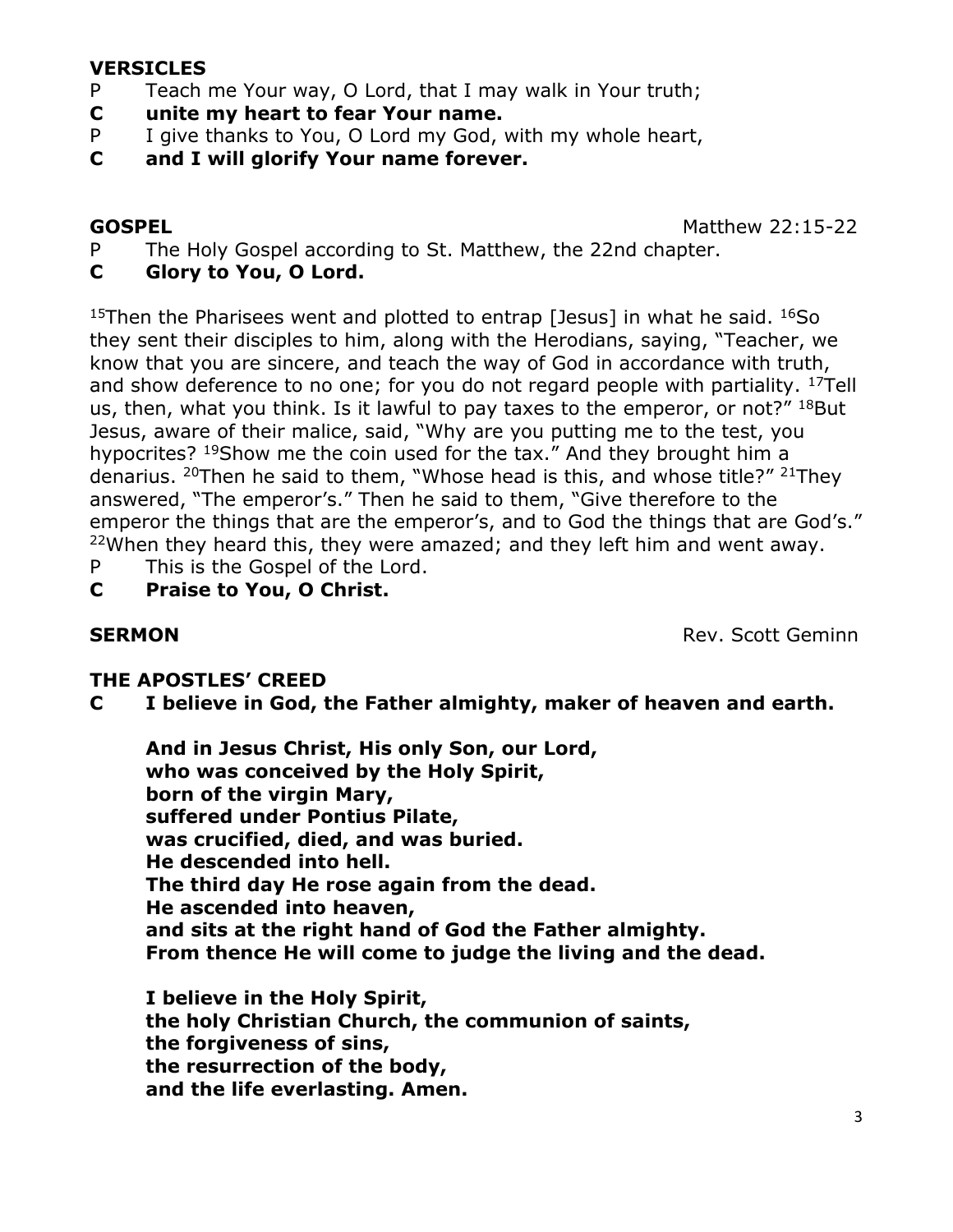## **PRAYERS OF THE CHURCH**

- P With confidence in God's grace and mercy, let us pray for the church, the world, and all those in need.
- P Gracious God, You call us by name and invite us to share Your good news. Send Your Holy Spirit among preachers, missionaries, and evangelists. We give thanks for the witness of Your servant Luke the evangelist, whom the church commemorates today. Lord, in Your mercy,

## **C hear our prayer.**

P God of praise, the heavens and all creation declare Your salvation. From the rising of the sun to its setting, may the whole universe show forth Your goodness. Raise up devoted stewards of all that You have made. Lord, in Your mercy,

## **C hear our prayer.**

P God of power, Your word of justice sounds forth in every place. Restore divided nations and communities with reconciling truth. May Your spirit guide the work of justices, court officials, and all vocations of the law, that Your promise of restoration may be known. Lord, in Your mercy,

### **C hear our prayer.**

P God of light, we pray for those living with pain, illness, isolation, grief, anger, or doubt. Send comfort and healing through the gifted hands of doctors, nurses, health aides, caregivers and counselors. We pray especially for all on our prayer line and those we remember before You now...(PAUSE). Lord, in Your mercy,

### **C hear our prayer.**

P Living God, as You raised Jesus from the dead, so will You raise up those who have died in faith. We give thanks for their witness, confident of Your saving grace. Lord, in Your mercy,

### **C hear our prayer.**

- P As we call on You, O God, enfold in Your loving arms all for whom we pray, through Jesus Christ our Lord, who taught us to pray:
- **C Our Father, who art in heaven, hallowed be Thy name, Thy kingdom come, Thy will be done on earth as it is in heaven. Give us this day our daily bread; and forgive us our trespasses as we forgive those who trespass against us; and lead us not into temptation, but deliver us from evil. For Thine is the kingdom and the power and the glory forever and ever. Amen.**